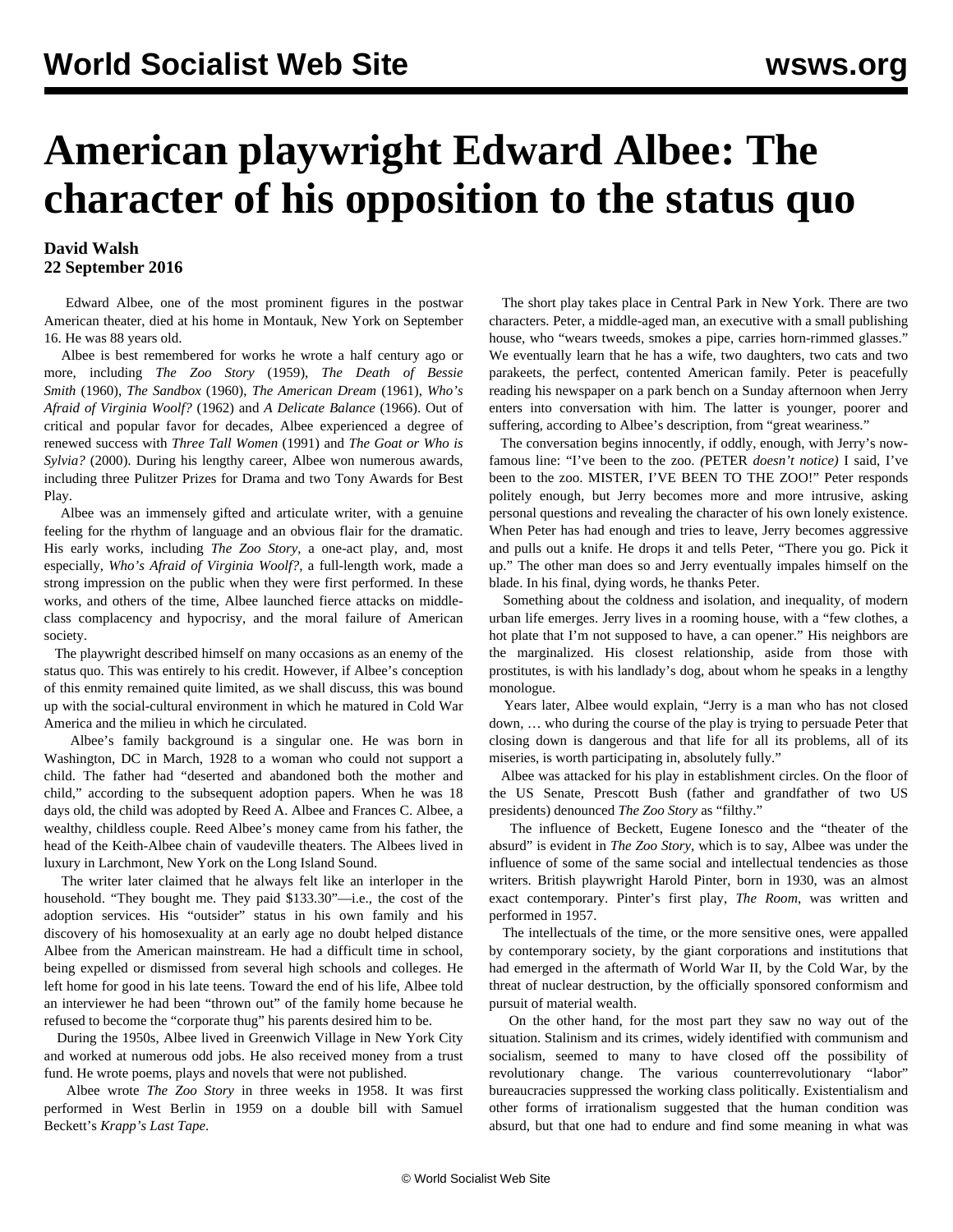perhaps a meaningless existence. Abstract expressionism in painting and the "Beat" movement emerged from these general ideological conditions.

 In *The Death of Bessie Smith* Albee paid oblique tribute to the civil rights movement and the suffering of African Americans. The short play takes place in Memphis, Tennessee in 1937, in a hospital. An overworked white nurse, a white intern and a black orderly feature prominently. The premise of the play is that Bessie Smith, the great blues singer (who never appears in the play), dies following a car crash because she is refused admittance to a whites-only hospital. This was generally believed at the time. In fact, Smith was taken directly to a hospital in Clarksdale, Mississippi where she died seven hours after the accident. But Albee's play concerns itself with race and class relations in America, and retains much of its power. The character of the Nurse stands out in particular.

 Albee reserved much of his venom for the American upper-middleclass, nuclear family. In *The American Dream*, an absurdist satire, the central characters are Mommy, Daddy and Grandma. The couple, we discover, had once adopted a son. Unhappy with it, they mutilated the child and ultimately killed it. As Grandma, a sympathetic character, explains, "Well, for the last straw, it finally up and died; and you can imagine how that made them feel, their having paid for it and all. … They wanted satisfaction; they wanted their money back."

 A Young Man shows up, whom Grandma names "The American Dream," who turns out to be the original boy's twin. The old woman moves out and the psychologically damaged Young Man moves in. He will take the place of the original adopted child. The dialogue consists largely of a series of clichés and banalities. In typical Albee fashion, a well-to-do family conceals all the brutal realities.

 Albee later asserted that the play "is an examination of the American Scene, an attack on the substitution of artificial for real values in our society, a condemnation of complacency, cruelty, emasculation, and vacuity; it is a stand against the fiction that everything in this slipping land of ours is peachy-keen. Is the play offensive? I certainly hope so."

 The work for which Albee is best known, *Who's Afraid of Virginia Woolf?* (made into a film with Richard Burton and Elizabeth Taylor, released in 1966)*,* opened in October 1962, only a few days before the eruption of the Cuban Missile Crisis, the confrontation between the US and the USSR over the deployment of Soviet missiles in Cuba. The often intangible and even unnamable psychological menace and paranoia generated by the threat of nuclear annihilation are woven into Albee's early plays, as they are in many writers' and filmmakers' work of the time.

 In its framework and episodes, *Who's Afraid of Virginia Woolf?* (borrowed from a bit of "intellectual's" graffiti found on a wall) is more naturalistic than Albee's previous efforts. George is a middle-aged associate professor of history at a small New England College; his wife, Martha, six years his senior, is the daughter of the college president. They return home late at night after a party, where they have already had a good deal to drink. Two guests arrive, a younger couple: Nick, a biology professor, and his wife, Honey.

 For the rest of the night, George and Martha engage in furious, non-stop and occasionally amusing abuse of one another in front of the younger pair. Martha relentlessly taunts George and humiliates him. She dismisses her husband as "a FLOP! A great ... big ... fat FLOP!" In response, George breaks a bottle and holds the remains, like a weapon. Martha remarks, "I hope that was an empty bottle, George. You don't want to waste good liquor … not on your salary." It goes on like this.

 At one point he pretends to shoot her. "GEORGE: Did you really think I was going to kill you, Martha? MARTHA *(Dripping with contempt)*: You? ... Kill me? ... That's a laugh. GEORGE: Well, now, I might ... some day."

 The hosts play various vicious games, some on each other, some on their guests. When one of his games turns cruel, George explains calmly, "I hate hypocrisy." George and Martha also claim to have a son, who is coming home that day. In the end, it turns out that they have no child and the fantasy that they do is one of the great lies sustaining their lives and marriage.

 The play, above all, suggests America's decline into something miserable, sick and full of self-deception. Again, the fear and selfishness under the surface of middle class existence come out, along with that social layer's hypocrisy and servility. Success and stature, the jockeying for position, on this wretched, unimportant little campus absorb much of the time and thought of all four characters. Whatever was promising about America and the American Dream (and George and Martha, of course, are the names of the first president of the US and his wife) has somehow come down to this: stupid, petty and sterile infighting, an endless drunken, malicious quarrel in the middle of the night. All this expenditure of energy … for what?

 The characters are not so much hateful, as pitiful. Toward the end of the play, Martha laments, "I do not wish to be happy, and yes I do wish to be happy. George and Martha, sad, sad, sad."

 In *A Delicate Balance*, a well-to-do couple, Agnes and Tobias live with Agnes's alcoholic sister, Claire. Their daughter Julia is expected to arrive home soon, fleeing her fourth unsuccessful marriage. Friends of Agnes and Tobias's, Harry and Edna, arrive and ask if they can stay. A terrible, intangible fear has overtaken them.

 What to do with Harry and Edna, whether to ask them to leave or accept them and accept responsibility for them in their plight, becomes a central question in the play. The strongest element of *A Delicate Balance*, once again, is the contrast between the well-established rules of conduct of these polite, educated people and the painful, contradictory realities of life.

 Albee wrote many other plays, including adaptations of works by Carson McCullers (*The Ballad of the Sad Café*) and Vladimir Nabokov (*Lolita*), but these early works contain the most compelling expression of his artistic ideas and social concerns.

 Albee insisted until the end of his life that he was an enemy of existing conditions. In his introduction to *Box* and *Quotations from Chairman Mao Tse-tung* (1968), Albee argued that one of the chief obligations of the playwright was to "try to alter his society," since, as he explained, "very few serious plays are written to glorify the status quo." In an interview in 2009, he told a journalist, along the same lines, that "A play should be an act of aggression against the status quo."

 Nor did Albee have much use for fashionable and marketable "identity politics." Defending his decision to write about a host of characters, he told an interviewer, fellow playwright Craig Lucas, in 1992, "After all, there are a number of things we have not been, you and I. We've not been women, we've not been 80 years old, we've not been black. A lot of things we haven't been. But its our responsibility to be able to be them, isn't it?"

 Albee attracted criticism for rejecting the term "gay writer." In a May 2011 speech, he commented, "A writer who happens to be gay or lesbian must be able to transcend self. I am not a gay writer. I am a writer who happens to be gay. … Any definition which limits us is deplorable." After his comments were attacked, he told National Public Radio, "Maybe I'm being a little troublesome about this, but so many writers who are gay are expected to behave like gay writers and I find that is such a limitation and such a prejudicial thing that I fight against it whenever I can."

 Albee's criticism of the "status quo" could be quite fierce. He was quoted in 1980 as saying, "I think television is the destruction of the United States. I mean, that and the Republican Party … And the Democratic Party, for that matter, come to think of it."

 In *Everything in the Garden* (1967), Albee's American adaptation of a black comedy by British playwright Giles Cooper, a group of respectable suburban housewives turn to prostitution *en masse* (although unbeknownst